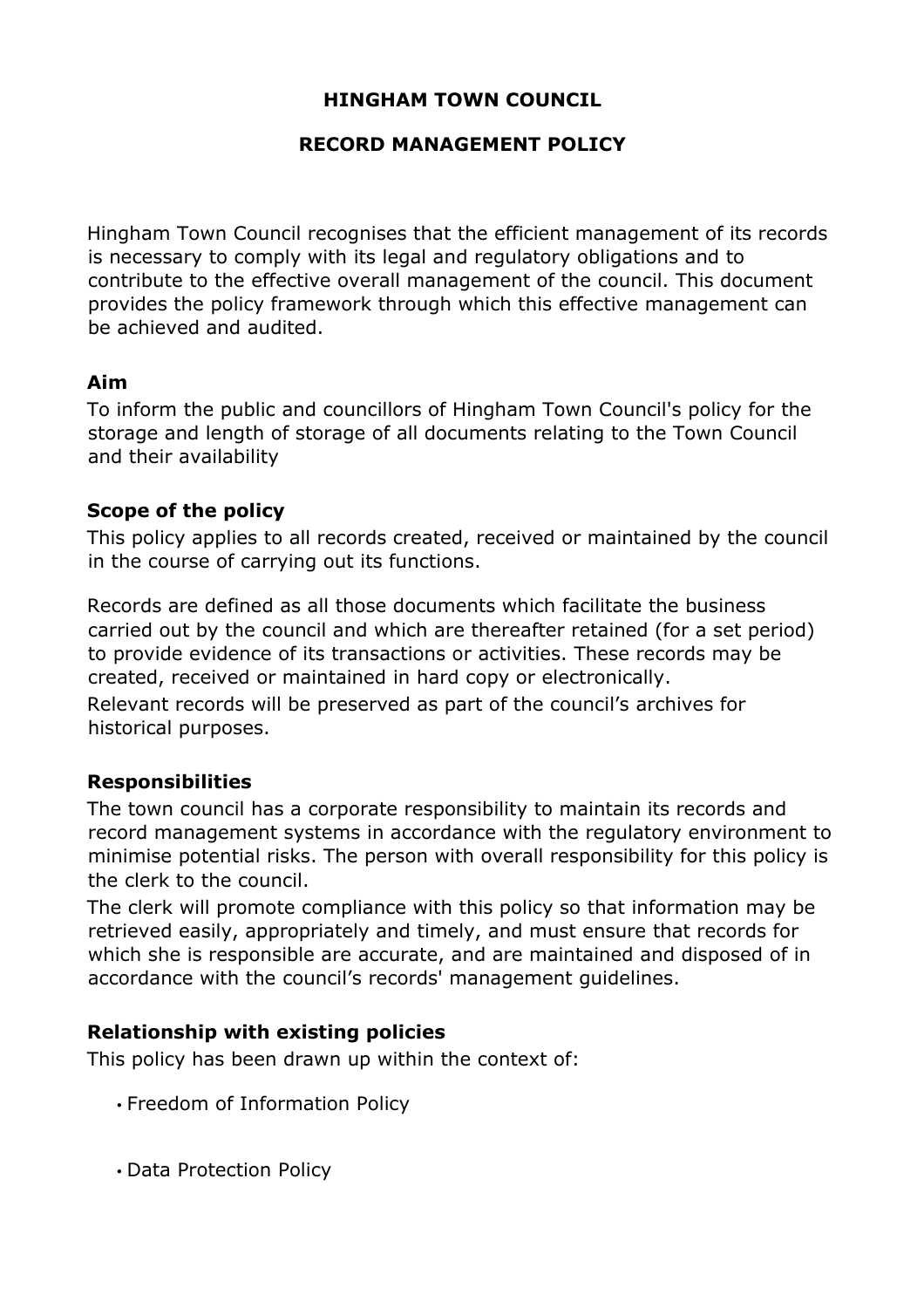and with other legislation or regulations (including Audit and Statute of Limitations) affecting the town council.

# **RETENTION OF DOCUMENTS REQUIRED FOR AUDIT**

| <b>Document</b>                                        | <b>Minimum Retention Period</b> | Reason                              |
|--------------------------------------------------------|---------------------------------|-------------------------------------|
| Minute books                                           | Indefinite                      | Archive                             |
| Scales of fees & charges                               | 5 years                         | Management                          |
| Receipt & payment<br>account(s)                        | Indefinite                      | Archive                             |
| Receipt books of all kinds                             | 6 years                         | <b>VAT</b>                          |
| Bank statements, including<br>deposit/savings accounts | Last completed audit year       | Audit                               |
| Bank paying-in books                                   | Last completed audit year       | Audit                               |
| Cheque book stubs                                      | Last completed audit year       | Audit                               |
| Quotations and tenders                                 | 12 years/ indefinite            | <b>Statute of Limitations</b>       |
| Paid invoices                                          | 6 years                         | <b>VAT</b>                          |
| Paid cheques                                           | 6 years                         | <b>Statute of Limitations</b>       |
| <b>VAT</b> records                                     | 6 years                         | <b>VAT</b>                          |
| Petty cash, postage, &<br>telephone books              | 6 years                         | Tax, VAT, Statute of<br>Limitations |
| Time-sheets                                            | Last completed audit year       | Audit                               |
| Wages books                                            | 12 years                        | Superannuation                      |
| Insurance policies                                     | While valid                     | Management                          |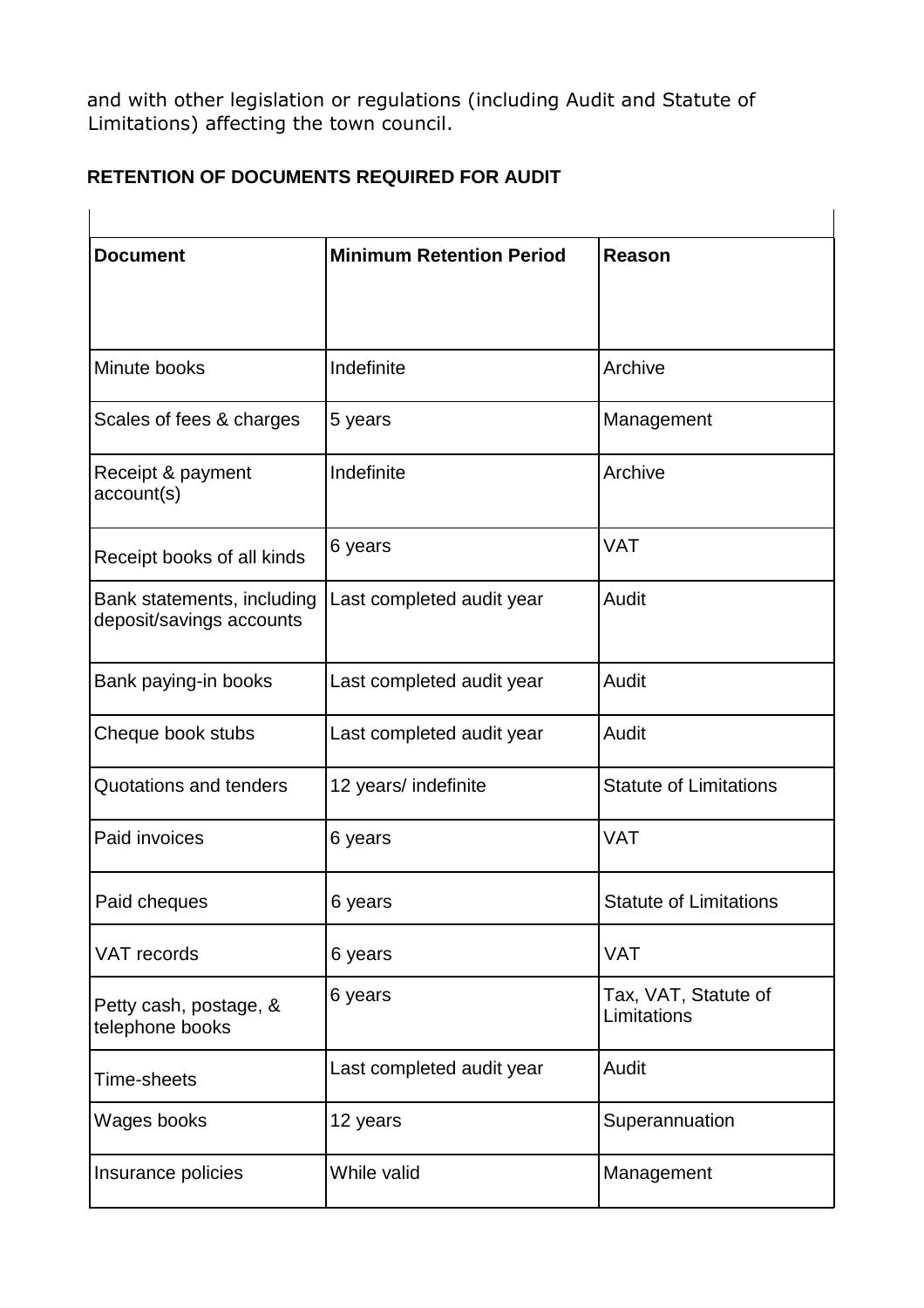| Title deeds, leases,<br>agreements, contract                                                                                                                                                                                                                                                                                           | 40 years from date on which<br>insurance commenced or<br>was renewed | The Employers' Liability<br>(Compulsory Insurance)<br>Regulations 1998(SI2753)<br>Management |
|----------------------------------------------------------------------------------------------------------------------------------------------------------------------------------------------------------------------------------------------------------------------------------------------------------------------------------------|----------------------------------------------------------------------|----------------------------------------------------------------------------------------------|
| Members allowances<br>register                                                                                                                                                                                                                                                                                                         | Indefinite                                                           | Audit, Management                                                                            |
| <b>For Burial Grounds</b>                                                                                                                                                                                                                                                                                                              |                                                                      |                                                                                              |
| Register of fees<br>collected<br>Register of burials<br>Register of<br>purchased<br>graves<br>Register/plan of<br>grave spaces<br>Register of<br>memorials<br>Applications for<br>internment<br>Applications for right<br>to erect memorials<br>Disposal certificates<br>Copy certificates of<br>grant of exclusive<br>right of burial | Indefinite                                                           | Archives, Local Authorities<br>Cemeteries Order 1977 (SI<br>204)                             |

# **RETENTION OF DOCUMENTS FOR LEGAL PURPOSES**

Most legal proceedings are governed by the 'limitations acts' - limiting the time in which legal claims may be commenced. The periods vary depending on the type of claim.

| <b>Category</b>                | <b>Limitation Period</b> |
|--------------------------------|--------------------------|
| Negligence (and other 'Torts') | 6 years                  |
| Defamation                     | year                     |